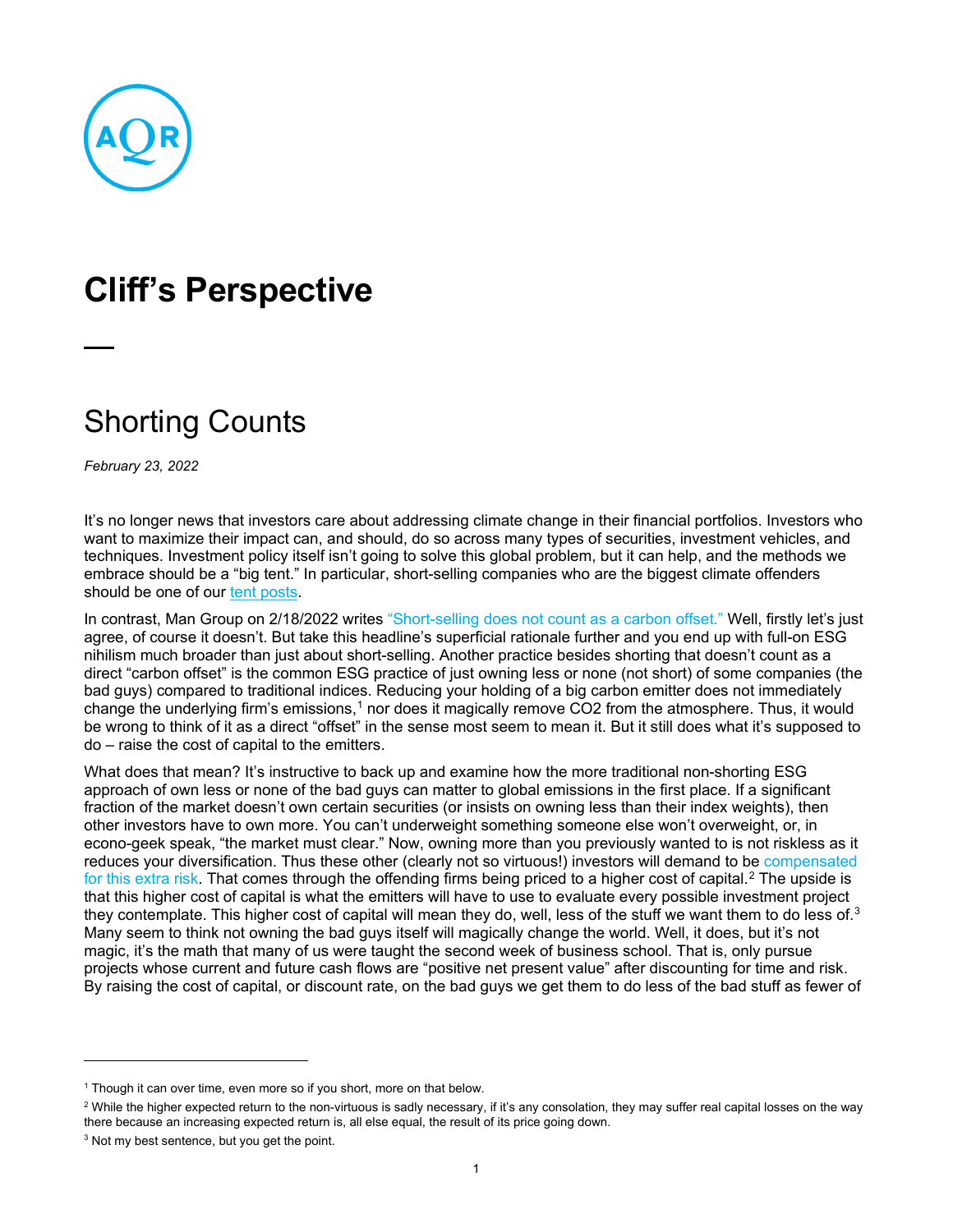their (bad for the world) projects clear the higher hurdle. This is the mechanism where we actually affect the real world.<sup>[4](#page-1-0)</sup>

Shorting does the exact same thing, only more so. If the virtuous investor is willing to actually sell the bad guys short, the non-virtuous will have to own even more, and the cost of capital goes still higher (even less bad stuff!). So, while Man Group's op-ed is accurately titled, as it's not an "offset," it's also quite misleading if taken to mean shorting has no role in the fight to reduce carbon emissions (as, you know, they clearly mean it<sup>5</sup>). Were that true, it would also be true that divesting from (i.e., owning none or less of) the big emitters, as ESG proponents have done for years, has no role. And that just ain't so. In fact, it's quite surprising that there are those who believe you make the world better and better owning less and less of something bad, but that impact mysteriously stops at a zero holding. It doesn't!<sup>[6](#page-1-2)</sup>

Furthermore, there's something more prosaic than the math of discounting that we can offer as evidence. If shorts have no impact, why does corporate management famously hate and fear them so much? From CEOs like Elon [Musk](https://www.yahoo.com/video/yes-elon-musk-still-hates-002056631.html) to a [large](https://onlinelibrary.wiley.com/doi/abs/10.1111/j.1540-6261.2010.01597.x) and [consistent](https://econpapers.repec.org/article/ouprfinst/v_3a28_3ay_3a2015_3ai_3a6_3ap_3a1737-1767..htm) pile of [academic](https://econpapers.repec.org/article/ouprfinst/v_3a28_3ay_3a2015_3ai_3a6_3ap_3a1701-1736..htm) [evidence](https://maaw.info/JournalofAccountingandEconomics.htm) it's pretty clear that management hates short-sellers. If giant emitters are the enemy, and the enemy of my enemy is my friend, and if you care about reducing global emissions, then the short-sellers of these bad acting companies are your buddy.

Finally, as a more practical matter, allowing shorting means investors' final portfolios can have a far larger impact on emissions compared to a long-only solution that simply eschews owning the bad guys. If a long-only portfolio could even come close to zero emissions (not so easy) it would have to be quite concentrated and risky. Not so for a portfolio that allows shorting. You can get to [zero](https://www.aqr.com/Insights/Perspectives/Shorting-Your-Way-to-a-Greener-Tomorrow) net emissions without risking the (wind) farm.<sup>[7](#page-1-3)</sup> Not bad for just allowing a relatively modest amount of shorting.

Ok, clearly I feel strongly about shorts being an effective and important part of the solution here, as I believe many others do too. I even suspect much of my view overlaps with that of Man Group's despite their recent op-ed.<sup>[8](#page-1-4)</sup> At least it did until recently. In this spirit, let me conclude by lauding a nice whitepaper the Man Group posted in 2020: "*What does responsible investing need to do to become fully mature? Go short.*" Preach brothers.[9](#page-1-5)

<span id="page-1-0"></span><sup>4</sup> At least through our investment holdings. There are lots of other ways too, e.g., direct engagement, that are not my topic here but also part of our big tent.

<span id="page-1-1"></span><sup>&</sup>lt;sup>5</sup> There is a fallaciou[s motte and bailey](https://en.wikipedia.org/wiki/Motte-and-bailey_fallacy) argument going on in their op-ed. The motte is that shorting isn't the same thing as a "carbon offset." That's true. The similar sounding but very different question of whether shorts should be netted against longs when calculating carbon exposure (longs that most everyone agrees matter and should count) is the bailey. That is, it's the much weaker argument, and by weaker I mean flat out wrong, you pretend to have won because it rhymes with the much stronger (in fact straw-man) argument you pretended you were going to discuss.

<span id="page-1-2"></span><sup>&</sup>lt;sup>6</sup> In fact, this can get quite silly. If, when calculating carbon exposure going short doesn't count, but going long does, you get bizarre paradoxes. If most investors don't short at all, but some short the bad guys, then, again, other investors must own more of the bad guys. If you don't count the shorts surely you still count the longs, right? Well, if so, those shorting the bad guys just raised the carbon exposure of the whole market (as their shorts don't count towards reducing it but the extra longs the other guys need to take on do). If you were doing an ESG carbon emissions score on the whole market it just went up simply because who owns and who is short the stock changed. This paradox is resolved by the simple fact that the argument that drove it, that shorts don't count but longs do, is silly.

<span id="page-1-3"></span> $<sup>7</sup>$  Furthermore, you can then vote and engage also with those companies that are actually most responsible for what you care about as to</sup> balance your shorting you own a bit more on the long side.

<span id="page-1-4"></span><sup>&</sup>lt;sup>8</sup> On a more personal note, I found this line from the recent Man Group editorial a little bit offensive: "In the push for net zero, where investor commitments have already been met with a degree of skepticism, hedge funds should avoid giving critics another excuse to attack them." First, I can't help feeling like they're [talking about us!](https://www.aqr.com/Insights/Perspectives/Shorting-Your-Way-to-a-Greener-Tomorrow) Though that may be my famous tendency to solipsistic fits of ego talking. But, if I disagreed with another firm so strongly I hope I'd actually name them, like I do here, and start an open debate. Second, the statement is just flat out wrong on several fronts. The label "hedge fund" has not been very accurate for us since about 1999. More important, the solution we proffer actually involves quite a small amount of shorting and would most often be done in a 100% net (not gross) long portfolio. Hardly a hedge fund (and certainly not in the ballpark of hedge fund fees). Third, it's vaguely, pusillanimously, threatening. Maybe I'm paranoid (it's a nice quality to offset the aforementioned solipsistic egotism) but I hear that as "Don't you dare push this solution you HEDGE FUND or we will sick the mob on you." Well, give it your best shot. But let's talk more about me (I said this footnote was personal!). Two of my most endearing personal qualities are how well I suffer foolishness and how I let mendacious threats roll off me like water off a duck's back. OK, maybe I'm not so good at those, maybe I'm like exactly the opposite of being good at those, and they've gone and triggered me on both accounts. We are, actually rather obviously, right on this. Our suggestions, whether implemented by us or others (when you speak the truth out loud you seldom own it all for yourself), can really help clients and help the world. They, on the other hand, are, actually rather obviously, wrong and either do not understand the investing math, or worse don't want to understand it a la Upton Sinclair. Simply put, we will not be cowed by misleading bait-and-switch analysis and vague threat ("it would be a shame if something happened to this nice hedge fund of yours"), by those who fear, quite correctly, that our solution is better than theirs.

<span id="page-1-5"></span><sup>&</sup>lt;sup>9</sup> Of course we understand that there are investors who can't or won't short as a matter of policy. Long only ESG portfolios are still quite reasonable. We don't argue shorting is absolutely necessary to do this, just that it makes impact greater and the end portfolio more efficient.